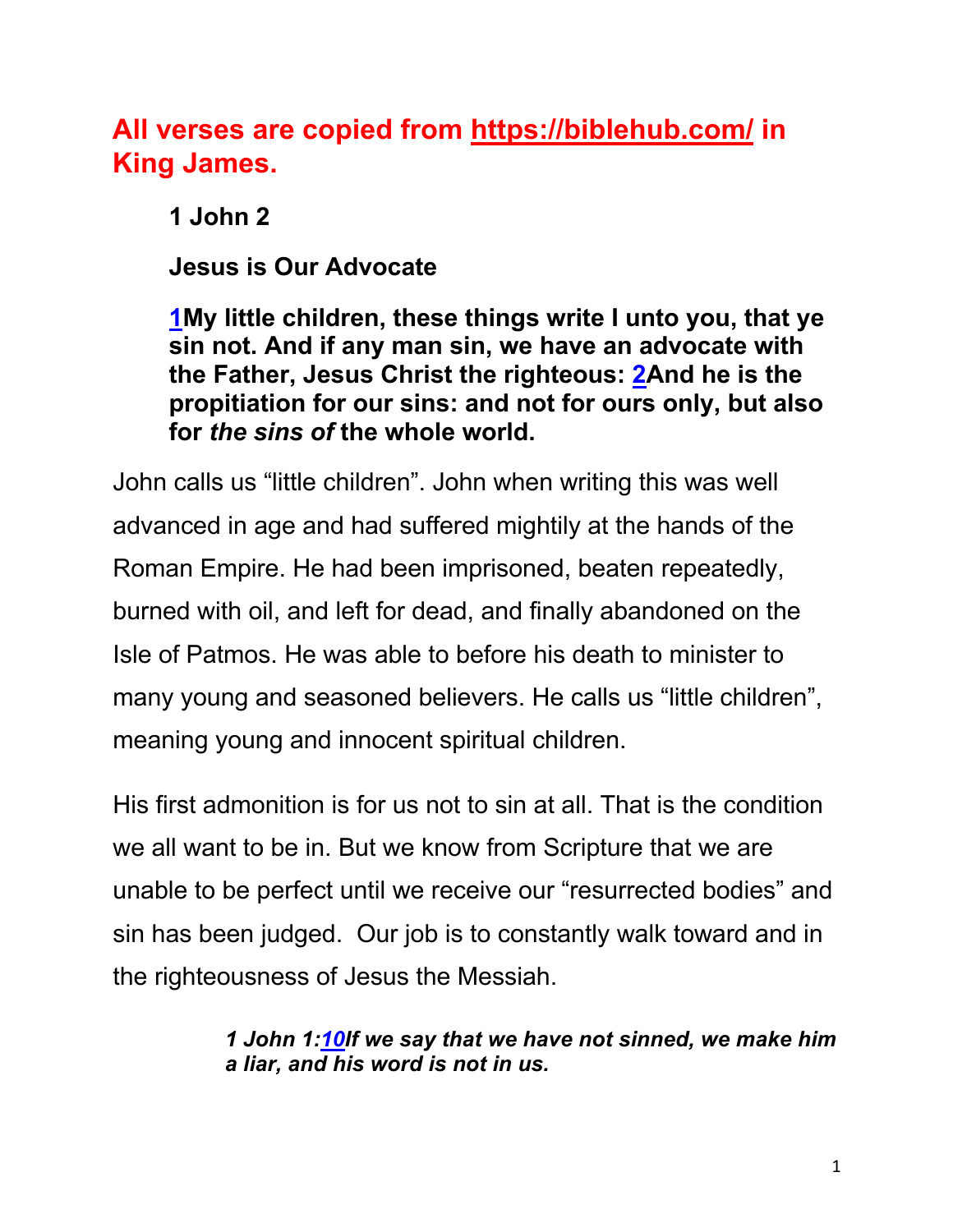The premise of John's idea of not sinning but knowing that sinful human life has someone who stands between us and a Holy God, our advocate our redeemer Jesus Christ. In God's domain, sin requires punishment.

#### *Romans 6:23 For the wages of sin is death; but the gift of God is eternal life through Jesus Christ our Lord.*

Jesus died on the cross for one simple reason; to save us from the wages the payment that is due to us for our sins. The world rejects how simple it is to be saved; as JD Farag says, it is as simple as ABC.

1. Admitting we are sinners and have fallen short of the Glory of God.

#### *Romans 3: For all have sinned, and come short of the glory of God.*

2. Believe on the Lord Jesus Christ

*Acts 16:31 And they said, Believe on the Lord Jesus Christ, and thou shalt be saved, and thy house.*

3. Confess our sins and with your mouth confess that Jesus is Lord.

> *Romans 10:9 that if you confess with your mouth, "Jesus is Lord," and believe in your heart that God raised Him from the dead, you will be saved.*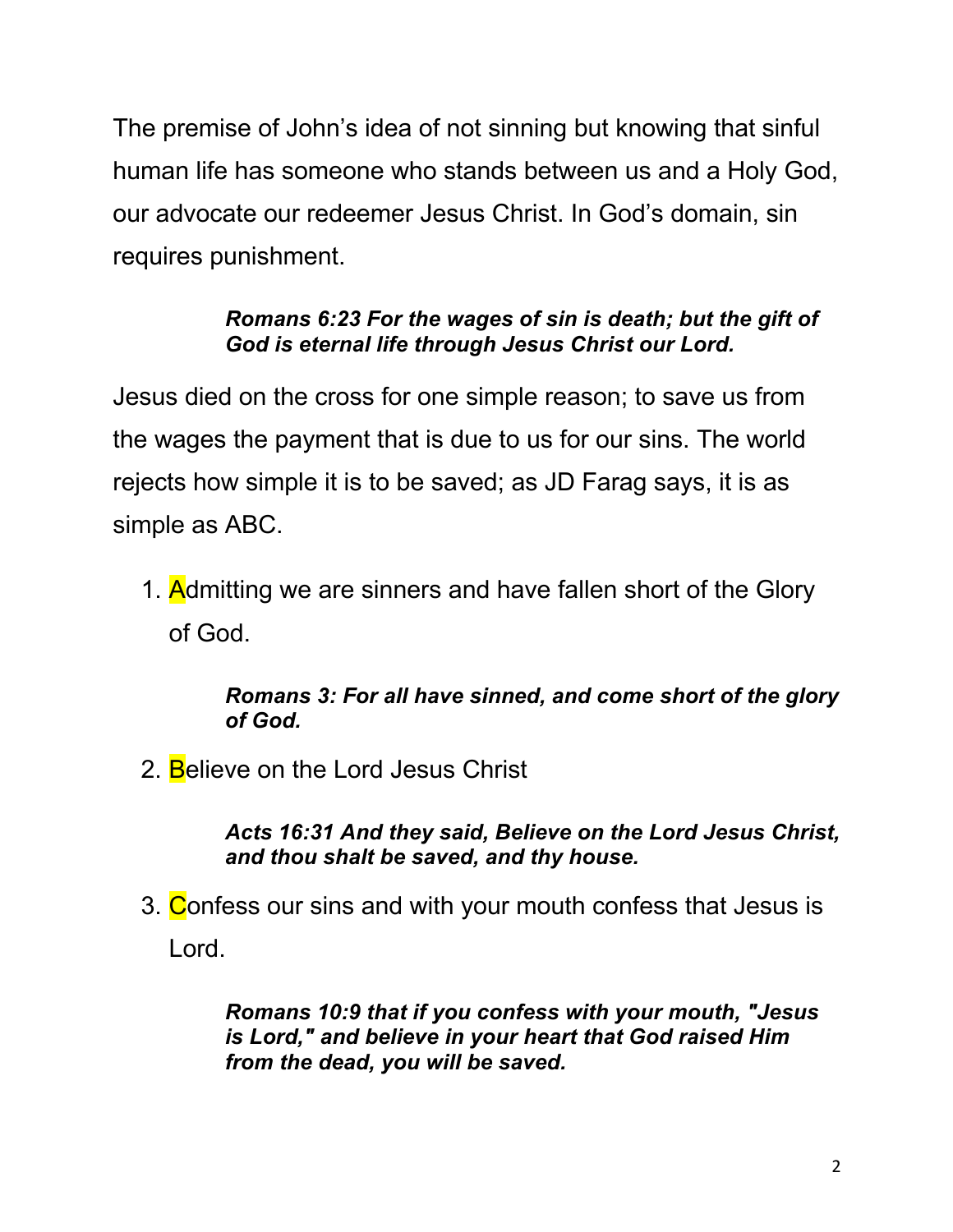**3And hereby we do know that we know him, if we keep his commandments.**

*John 14:21 21 <sup>a</sup> He that hath my commandments, and keepeth them, he it is that loveth me: and <sup>o</sup>he that loveth me shall be loved of my Father, and I will love him, and will manifest myself to him.*

We know that we are not capable nor allowed to judge others but here John gives us a simple test as how we are doing in this relationship with Christ. The test is simple in its words but challenging in our daily walk.

**Q.** We know that we know Him by what measure?

Keeping His Commandments.

The other reality for Believers in knowing that they know Jesus as Lord and Savior is in our hearts, when we asked Christ into our hearts, we knew in our heart that something changed, things that enticed us before no longer have a hold on us. The longer we walked in obedience the more things fell away from us that had earlier plagued us. So, the more we walk in Faith and Obedience to Jesus Commandments, the more we reflect who He is in our lives and who He wants to be in the lives of those around us.

Our failures to walking in Obedience and Love are on us and will be summoned for a response at the Bema Seat Judgement of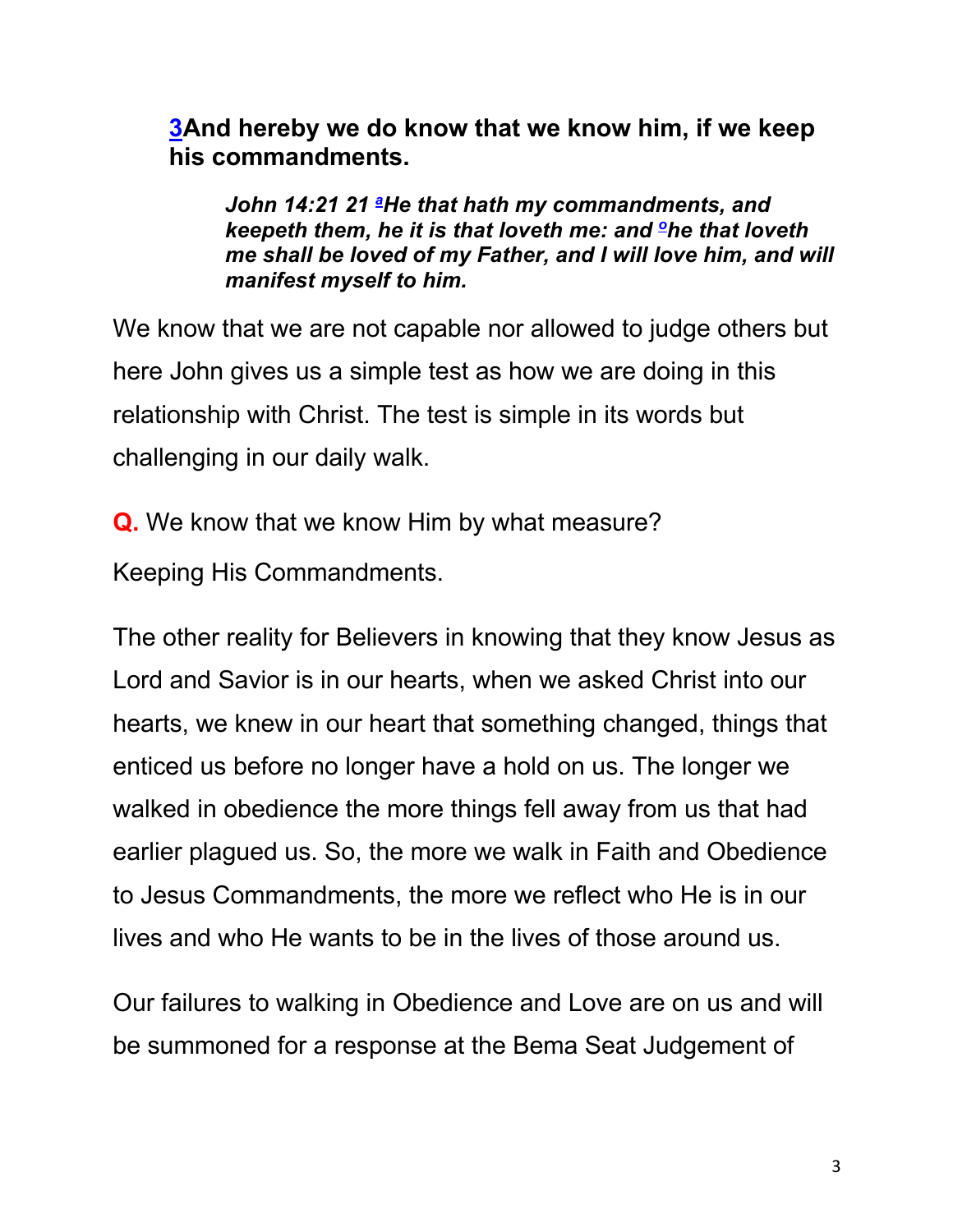Christ. Just like our successes in Love and Obedience will be rewarded at that same Judgement Seat of Christ.

**4He that saith, I know him, and keepeth not his commandments, is a liar, and the truth is not in him. 5But whoso keepeth his word, in him verily is the love of God perfected: hereby know we that we are in him. 6He that saith he abideth in him ought himself also so to walk, even as he walked.**

Just to be clear what we are talking about here is knowing that we are in Jesus. Being in Jesus is being Born Again, saved by the Blood of the Lamb.

John is describing a way we can know that we are saved. When we are saved, we should have transferred our rights to our lives and living them the way we want, to Jesus Christ as our Lord and Master. We then became slaves to Christ as our Master and Lord. The slave has no option but to carry out the will of his or her master. To be obedient to that master. Our walk is the outward sign of the inward commitment to our Master.

The moment you asked Christ into your heart you were saved by the Faith in doing that through God's Grace.

We believed that the Blood of the Lamb, Jesus Christ's blood on the cross covered and removed our sins, and we were saved.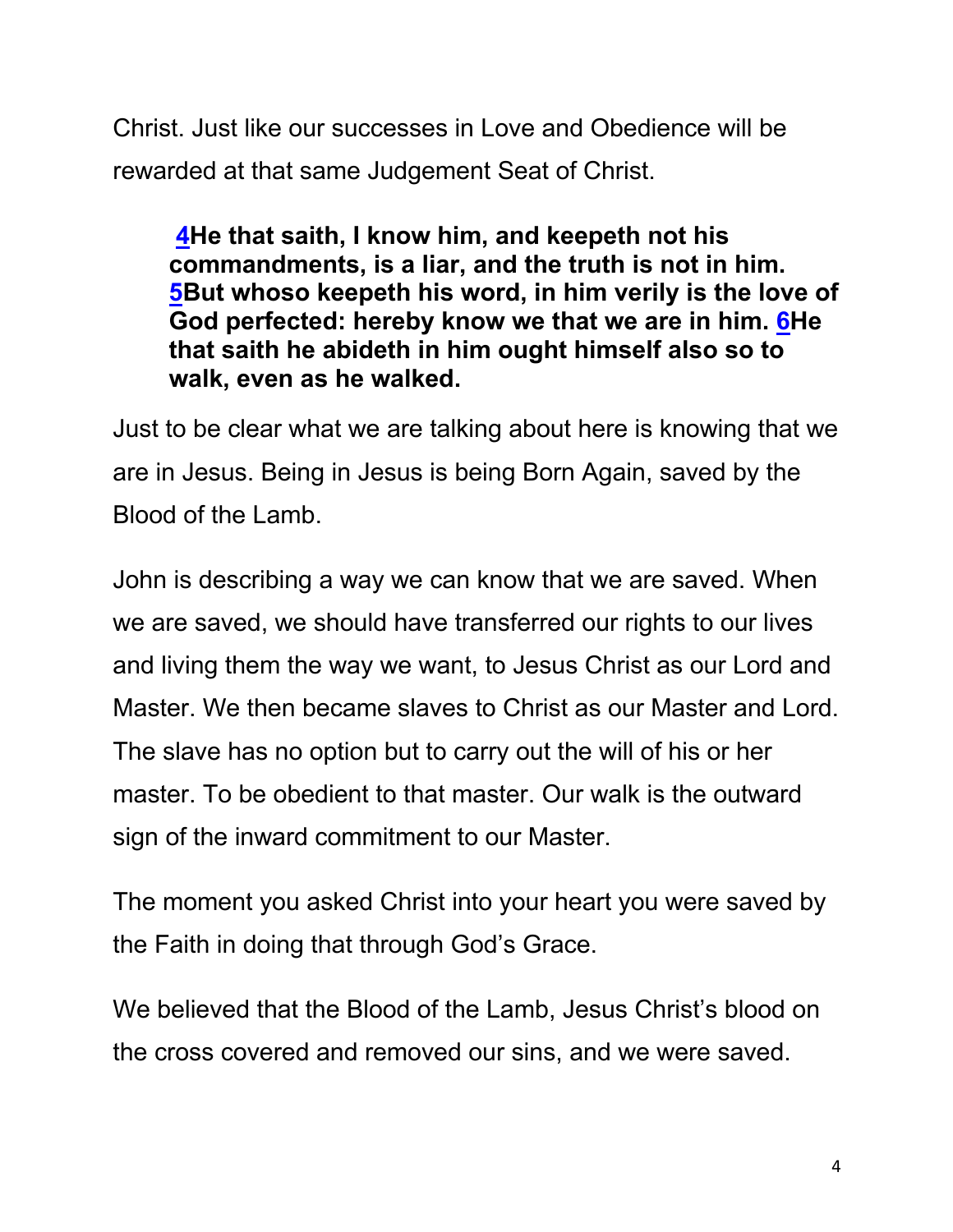#### *Psalms 103:12 As far as the east is from the west, So far has He removed our transgressions from us.*

That was step 1. Now for Step 2, not of salvation but for obedience, our walk on this earth. John is saying that this walking in obedience to your master is a sign of belonging to Him. The simple test to see if we are walking in obedience is to judge ourselves in the light of Jesus's commandments.

### *John 14:15 If ye love me, keep my commandments*.

God tells us that we are all slaves to something, either to Jesus or to Satan which includes our own will. We can't serve both:

> *Matthew 6:24 No man can serve two masters: for either he will hate the one, and love the other; or else he will hold to the one, and despise the other. Ye cannot serve God and mammon.*

#### *John 14:15 If ye love me, keep my commandments.*

I hope I am not causing any confusion between being saved and walking in obedience. There is no work we can do to be saved. There is a lot of work we can do to show we are saved. Walking is not just physical functionality; it is also what is in our heart that comes out of our mouths. God wants us to love one another. What do we demonstrate in our daily lives; gossip, murmuring and complaining? Jesus would tell us not to let that be so.

> *Jude 1: 17But, beloved, remember ye the words which were spoken before of the apostles of our Lord Jesus*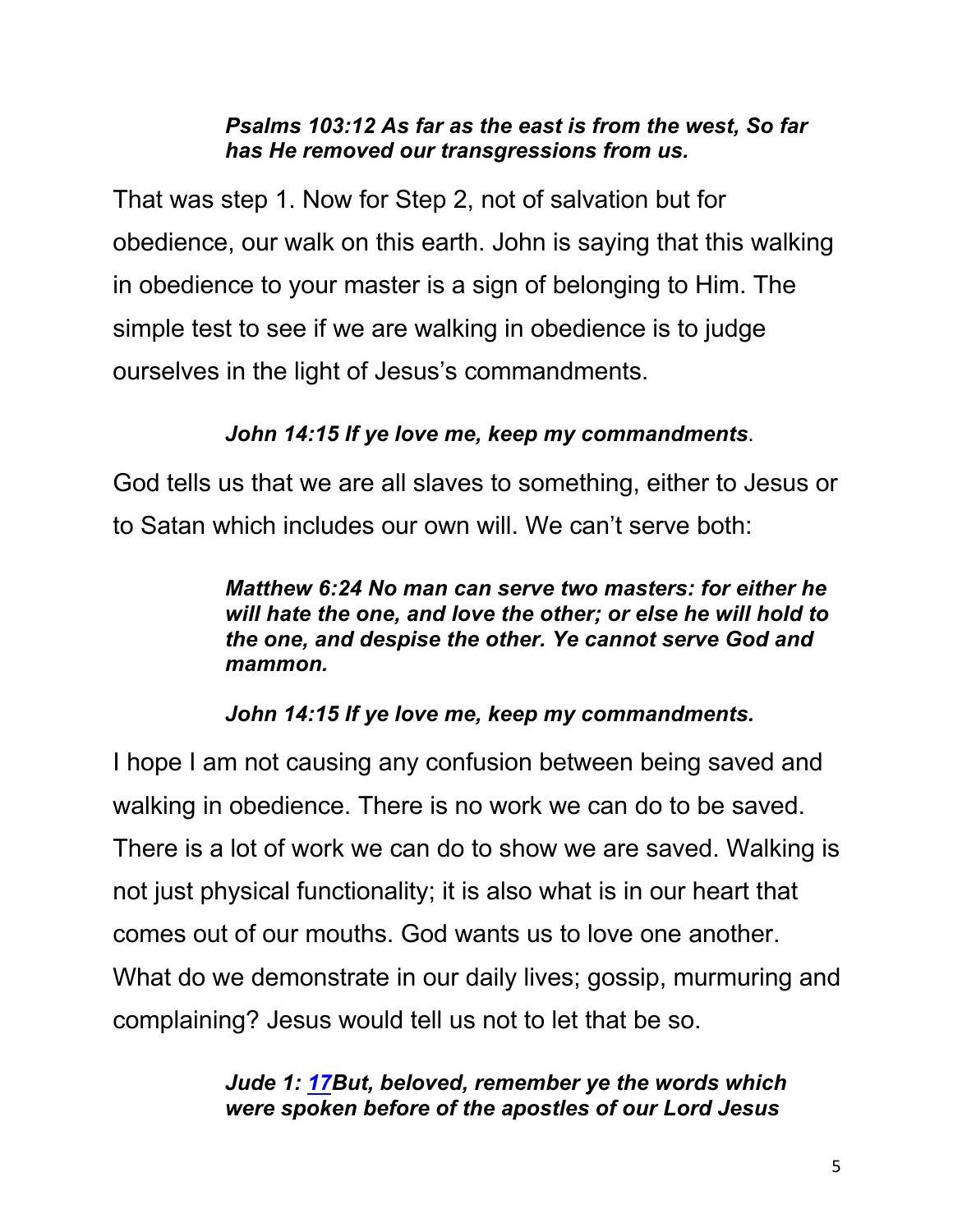*Christ; 16These are murmurers, complainers, walking after their own lusts; and their mouth speaketh great swelling words, having men's persons in admiration because of advantage.17But, beloved, remember ye the words which were spoken before of the apostles of our Lord Jesus Christ; 18How that they told you there should be mockers in the last time, who should walk after their own ungodly lusts. 19These be they who separate themselves, sensual, having not the Spirit. 20But ye, beloved, building up yourselves on your most holy faith, praying in the Holy Ghost, 21Keep yourselves in the love of God, looking for the mercy of our Lord Jesus Christ unto eternal life. 22And of some have compassion, making a difference: 23And others save with fear, pulling them out of the fire; hating even the garment spotted by the flesh.*

There was a song written in the 1960's that reflects what our

image should be to the world.

*"We are one in the Spirit We are one in the Lord We are one in the Spirit We are one in the Lord And we pray that all unity May one day be restored*

*And they'll know we are Christians By our love, By our love Yes, they'll know we are Christians By our love*

*We will walk with each other We will walk hand in hand We will walk with each other We will walk hand in hand And together we'll spread the news That God is in our land*

*And they'll know we are Christians*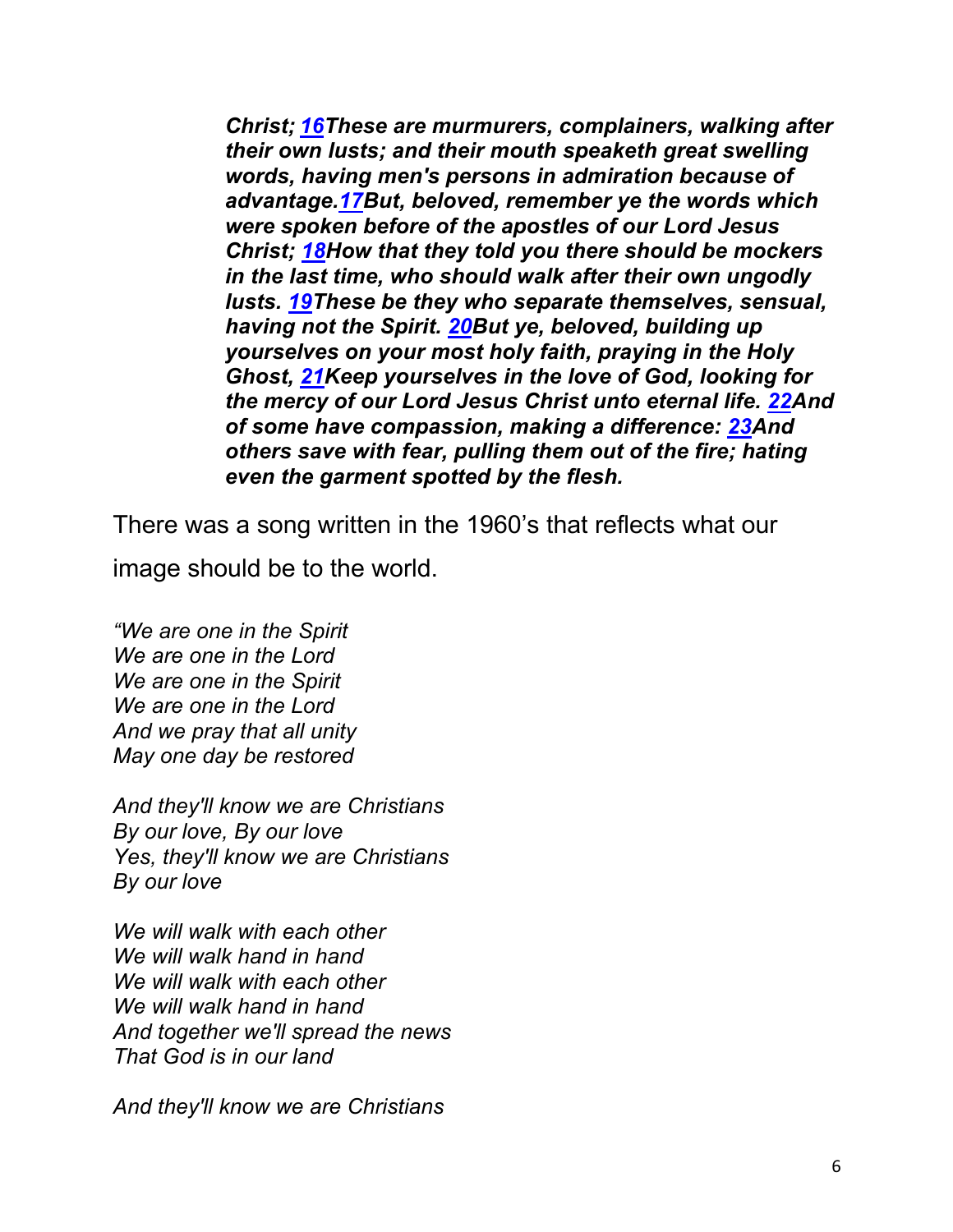*By our love, By our love Yes, they'll know we are Christians By our love"*

*copyright <a href="https://elyrics.net">http://elyrics.net</a>* 

#### *1 Corinthians 6:17 But he that is joined unto the Lord is one spirit.*

People will know we are Christians in one of two ways, but these two ways must be in total unison, or we are not operating in the Spirit but in the flesh. The two ways are 1. What we say. 2. What we do.

> *James 2:14What doth it profit, my brethren, though a man say he hath faith, and have not works? can faith save him? 15If a brother or sister be naked, and destitute of daily food, 16And one of you say unto them, Depart in peace, be ye warmed and filled; notwithstanding ye give them not those things which are needful to the body; what doth it profit? 17Even so faith, if it hath not works, is dead, being alone.*

*John 13: 15 By this shall all men know that ye are my disciples, if ye have love one to another.*

## **A New Command**

**7Brethren, I write no new commandment unto you, but an old commandment which ye had from the beginning. The old commandment is the word which ye have heard from the beginning.**

The "old commandment" John is referring to is from Leviticus and part of the 10 Commandments. The reference is from the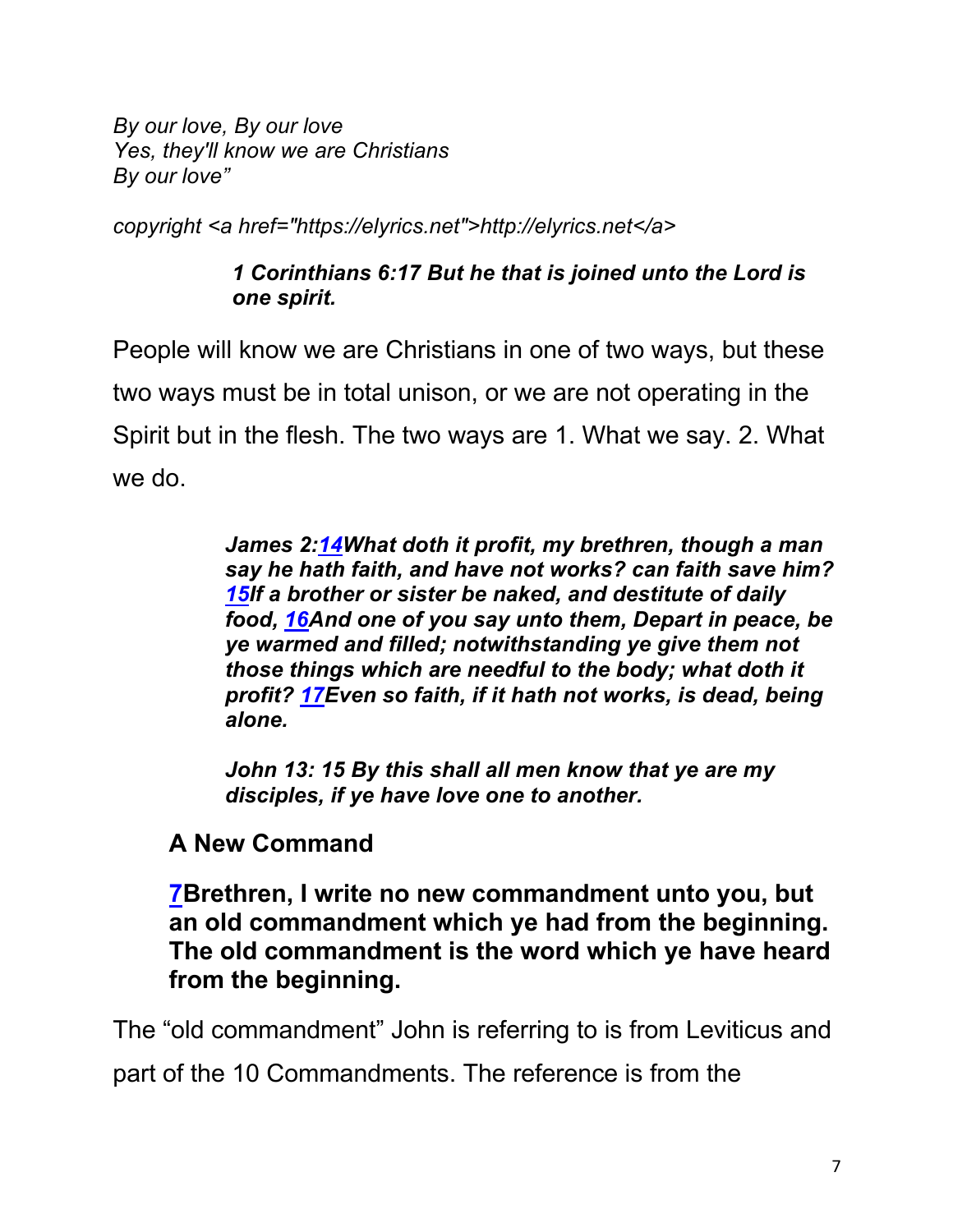"beginning" is referencing to the beginning of the Law, give to Moses on the Mt. Sinai.

#### *Leviticus 19:18 Thou shalt not avenge, nor bear any grudge against the children of thy people, but thou shalt love thy neighbour as thyself: I am the LORD.*

The word "old" can mean either "antient" or "well used, worn out".

In this case I side with commentators that understand the meaning to be "ancient". God's Laws never wear out especially the 10 Commandments which are as valid today as they day they were written. Much of the World's laws are based on these 10 Commandments, so they are alive and well.

## **8Again, a new commandment I write unto you, which thing is true in him and in you: because the darkness is past, and the true light now shineth.**

Here lies the difference, Jesus is the Light unto the World. The world was in darkness until the Messiah came, He brought Light into the world. The "Light" is the "Truth" and both are Christ and in Christ Jesus. John is pointing out that to belong to Christ then we have no other option than to walk in the "Light" that He emanates. The darkness the world was in, the darkness that you and I were in are now in the past we can see the Light and now need to walk in the Light, Christ Jesus.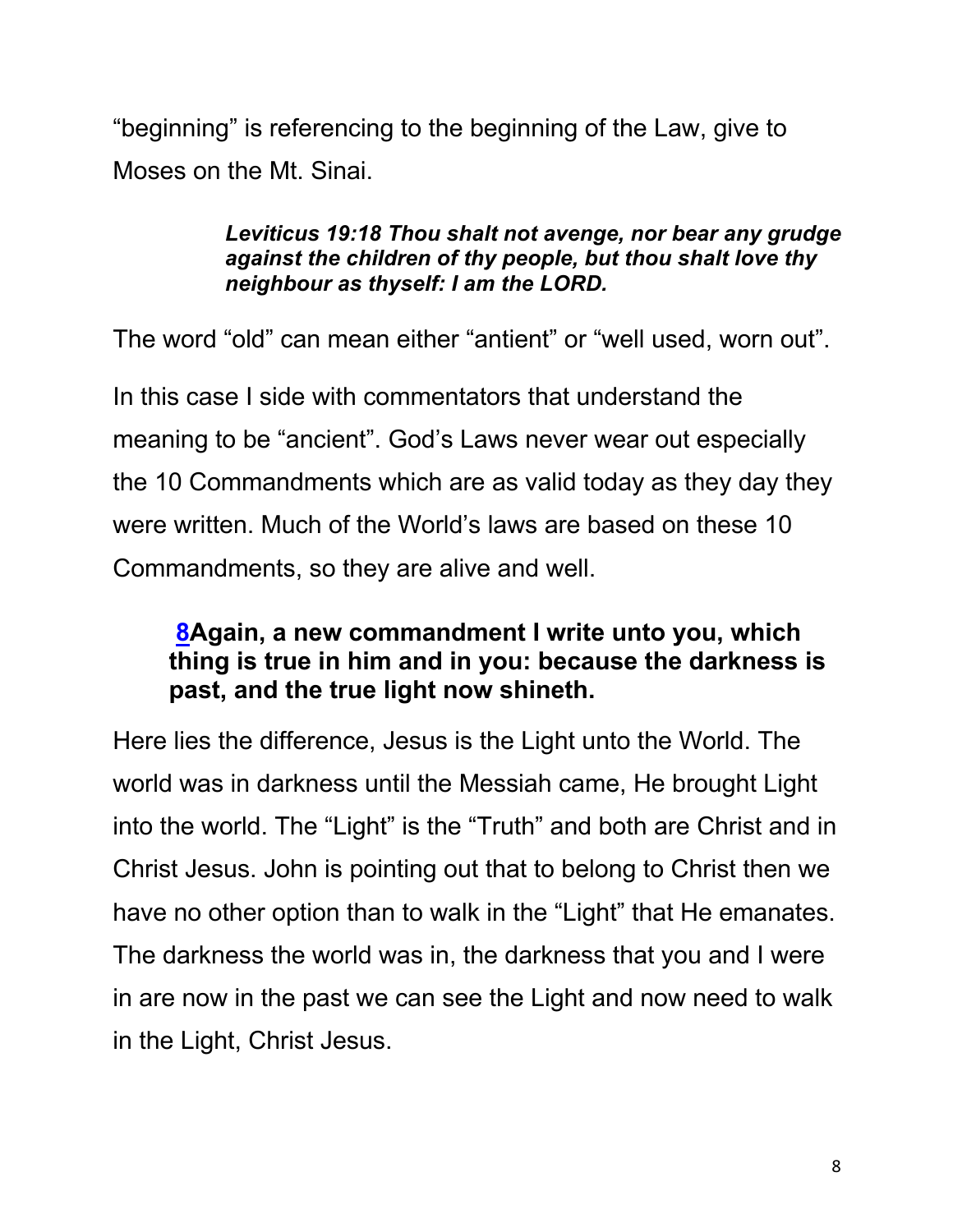**9He that saith he is in the light, and hateth his brother, is in darkness even until now. 10He that loveth his brother abideth in the light, and there is none occasion of stumbling in him.**

John is again going to draw out those who claim to "know" the Light but continue to walk in "darkness".

We looked at this word "darkness" before from Strong's Concordance Word Helps

*"HELPS Word-studies*

*Cognate: 4653 skotía (a feminine noun) – darkness, a brand of moral, spiritual obscurity (i.e. which blocks the light of God when faith is lacking). See also 4655 /skótos ("darkness")."*

John is equating hating with darkness. Darkness as this word is defined means "spiritual and or moral obscurity" (another word for obscurity it DOUBT) it happens when faith is lacking. As we know words are easy to speak but sometimes hard to walk out. There are people that are well versed in the Bible but are lacking Faith, doubt holds back their commitment. A darkness encompasses them; they can say the words but cannot walk in Faith, the steps God has placed before them. That evidence will become more obvious when faced with trials that test their Faith.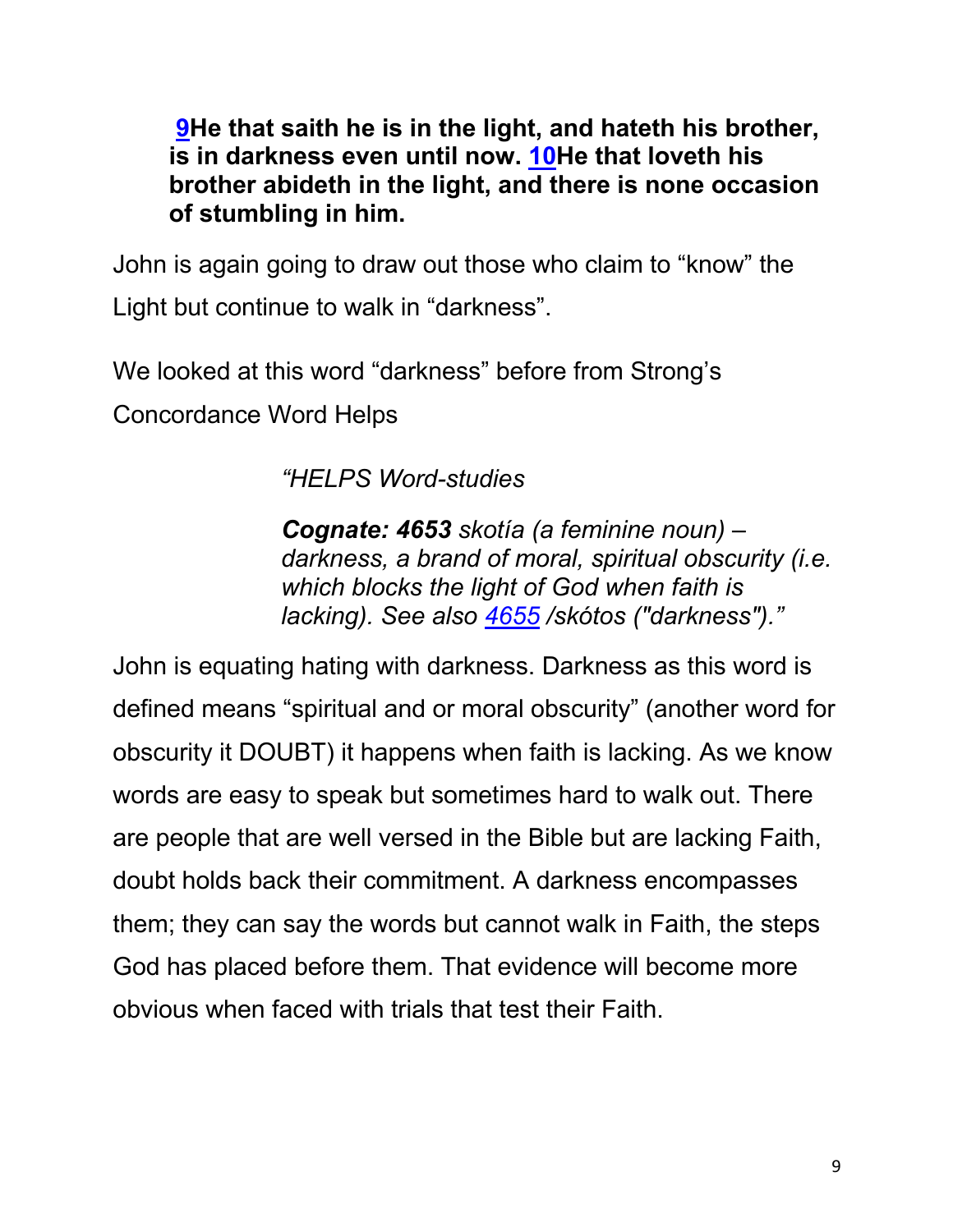## **11But he that hateth his brother is in darkness, and walketh in darkness, and knoweth not whither he goeth, because that darkness hath blinded his eyes.**

John simply uses an issue that is familiar to all of us. There are people we just don't seem to click with. There are people that we rub the wrong way, and they may even be brothers and sisters in the Lord, or in the flesh as it were, and John is declaring that if that is the case then that is the flesh. It is here that Faith must demonstrate and compel the flesh to comply, we are to "love one another"

#### *John 13:34A new commandment I give unto you, That ye love one another; as I have loved you, that ye also love one another. 35By this shall all men know that ye are my disciples, if ye have love one to another.*

If we go back to Leviticus and examine the word "love" in the commandment to "Love thy neighbor as thy self" the word according to Strong's is:

> Strong's Exhaustive Concordance *"beloved like, friend"*

Jesus is giving us a new type of love that He commands we use towards our brothers and sisters in Him; Agape

Strong's Concordance again Word Helps

*"HELPS Word-studies*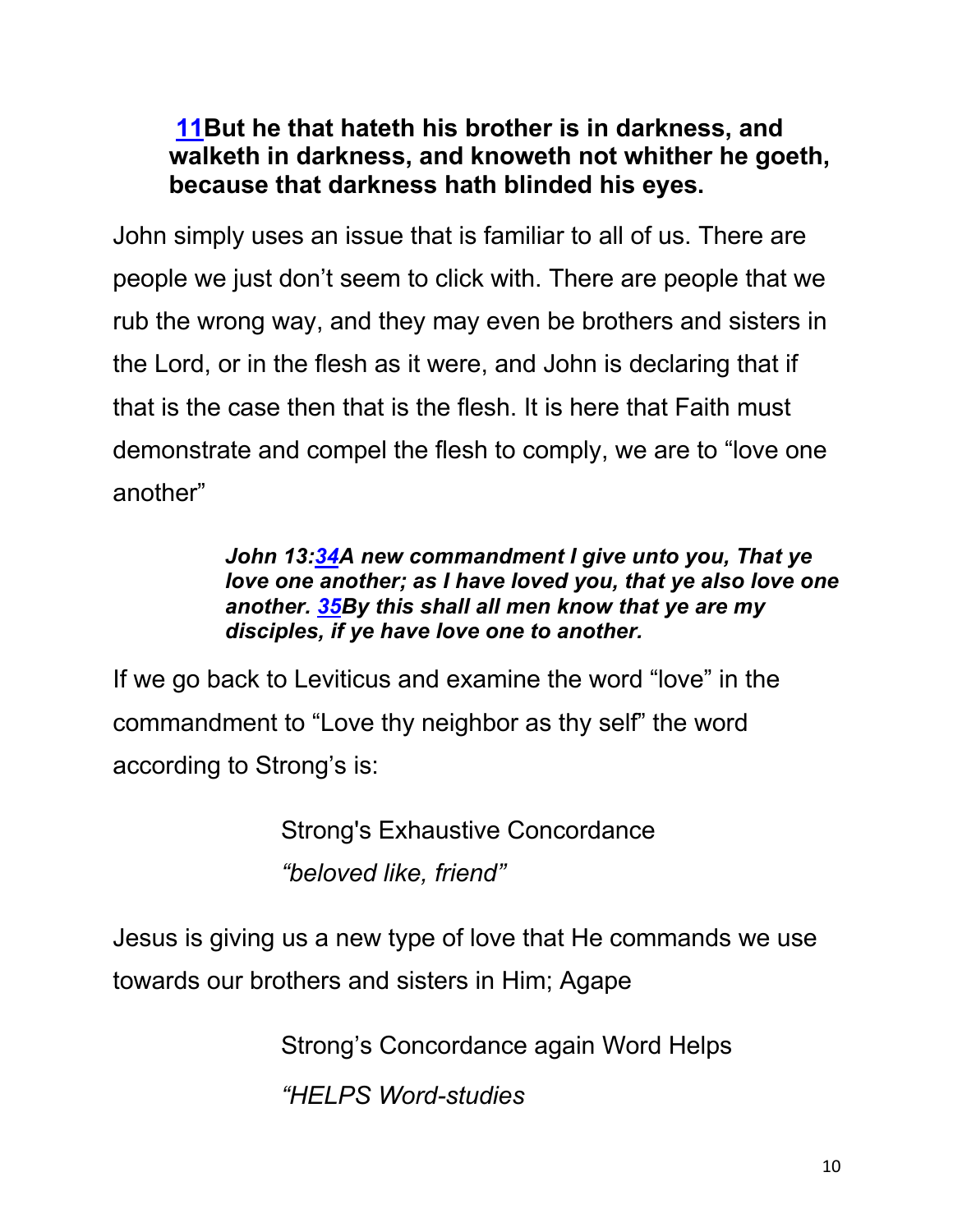*Cognate: 25 agapáō – properly, to prefer, to love; for the believer, preferring to "live through Christ" (1 Jn 4:9,10), i.e. embracing God's will (choosing His choices) and obeying them through His power. 25 (agapáō) preeminently refers to what God prefers as He "is love" (1 Jn 4:8,16). See 26 (agapē).*

*With the believer, 25 /agapáō ("to love") means actively doing what the Lord prefers, with Him (by His power and direction). True 25 /agapáō ("loving") is always defined by God – a "discriminating affection which involves choice and selection" (WS, 477). 1 Jn 4:8,16,17 for example convey how loving ("preferring," 25 /agapáō) is Christ living His life through the believer."*

So, this love is a Godly Love that cannot be generated from the flesh, the flesh can be conditioned to abide and to walk in this love but cannot be the generator of it. It is from God through His Son Jesus Christ.

## **12I write unto you, little children, because your sins are forgiven you for his name's sake.**

The declaration of HOPE that the World needed before it was made available and now that it is available. John uses the term "little children" again.

Strong's Word Help defines these two words this way: *HELPS Word-studies*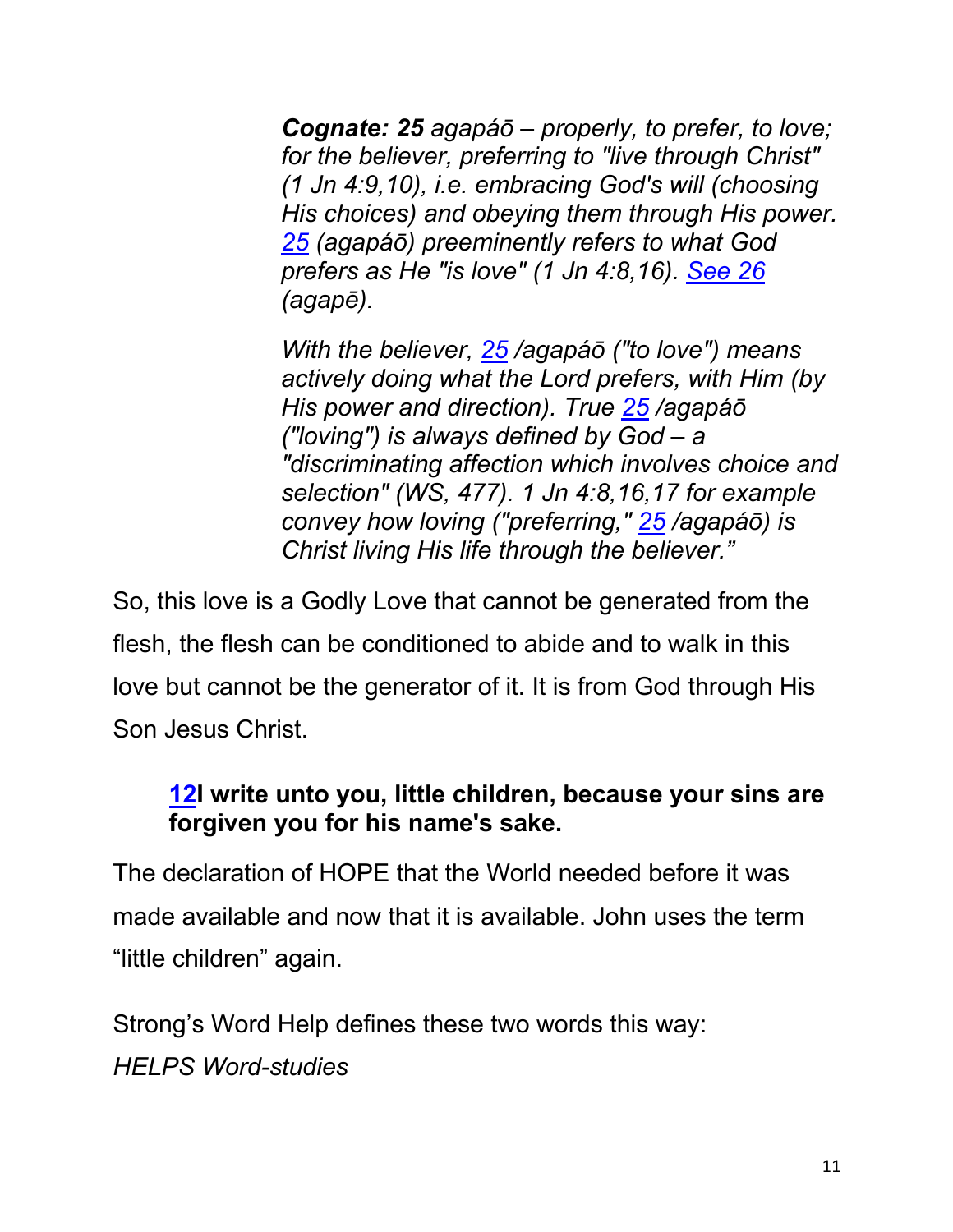*5040 tekníon(the diminutive form of 5043 /téknon, "child") – a little child; (figuratively) someone deeply loved (endeared).*

When we look at Strong's Concordance word # 5043 "teknon" we find this description.

> *"5043 téknon – properly, a child; (figuratively) anyone living in full dependence on the heavenly Father, i.e. fully (willingly) relying upon the Lord in glad submission. This prompts God to transform them into His likeness.*

> *5043 /téknon ("a child living in willing dependence") illustrates how we must all live in utter dependence upon the Lord (moment-bymoment), drawing guidance (care, nurture) from our heavenly Father. 5043 (téknon) emphasizes the childlike (not childish) attitude of heart that willingly (gladly) submits to the Father's plan. We profoundly learn this as we are receptive to Christ speaking His rhēma-word within to impart faith (cf. Ro 8:16,17 with Ro 10:17, Gk text)."*

It is a profound love that only a mother or father can have for their child. John is addressing those he wrote to and us by association as children that he loves with the Love of God. He is encouraging us to take up that walk with Christ in God's Love for other people.

John now calls out specific family members and articulates specific things that each does and should do.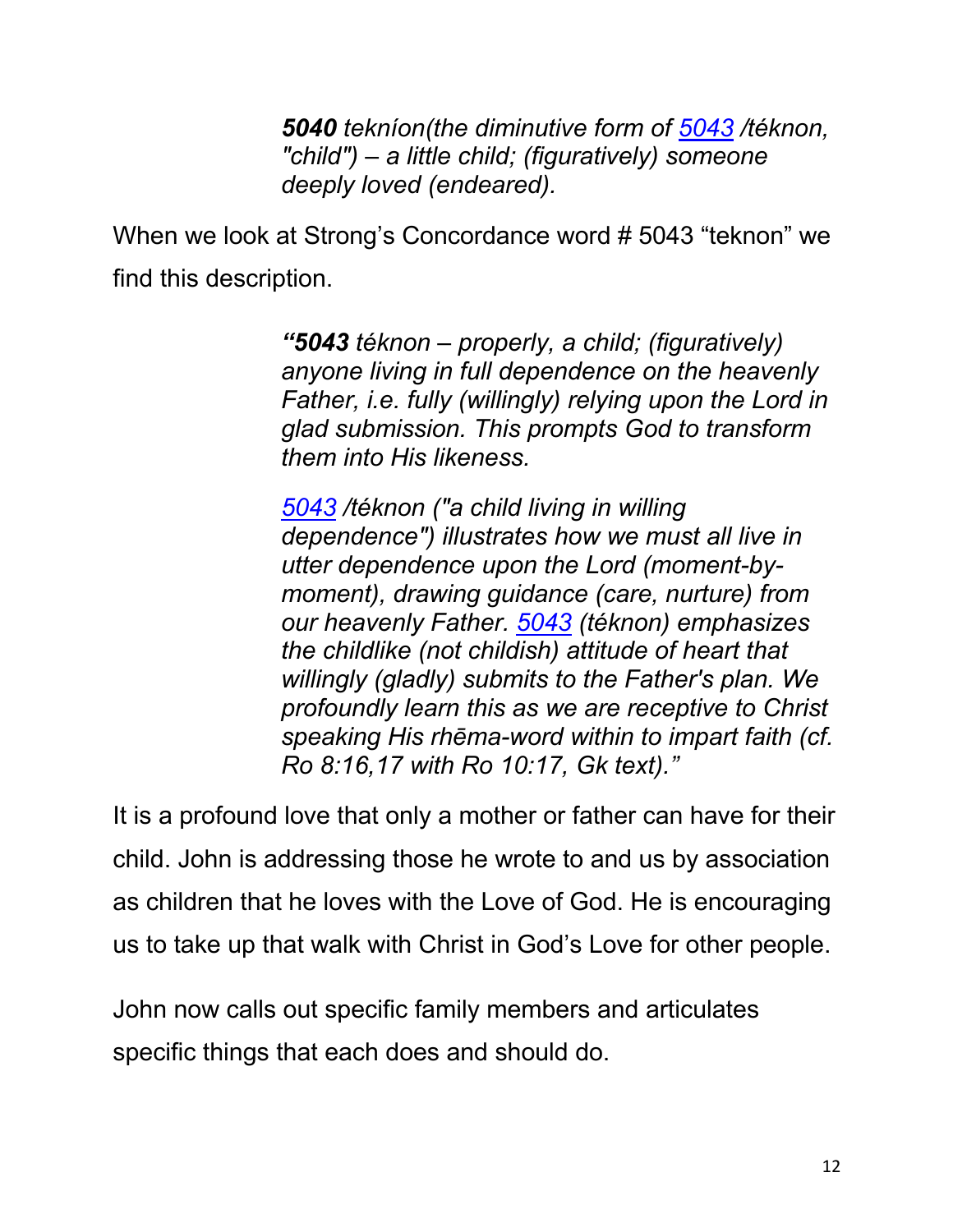**13I write unto you, fathers, because ye have known him** *that is* **from the beginning. I write unto you, young men, because ye have overcome the wicked one. I write unto you, little children, because ye have known the Father. 14I have written unto you, fathers, because ye have known him** *that is* **from the beginning. I have written unto you, young men, because ye are strong, and the word of God abideth in you, and ye have overcome the wicked one.**

This family unit that is identified here pulls at the Father, Son, and child relationship. John goes on to encourage each of us in placing our attention, our Faith and our Love solely in the Father. Love towards this world negates that Love that we should have for the Father.

## **Do Not Love the World**

**15Love not the world, neither the things** *that are* **in the world. If any man love the world, the love of the Father is not in him. 16For all that** *is* **in the world, the lust of the flesh, and the lust of the eyes, and the pride of life, is not of the Father, but is of the world. 17And the world passeth away, and the lust thereof: but he that doeth the will of God abideth for ever.**

God has never deceived us, but many have deceived themselves. There are many that think they can save this world; they have invested their lives in it. It has become a religion to them and will cost them everything. This world we were told by God and reinforced by Jesus, is temporary. Every one pretty much knows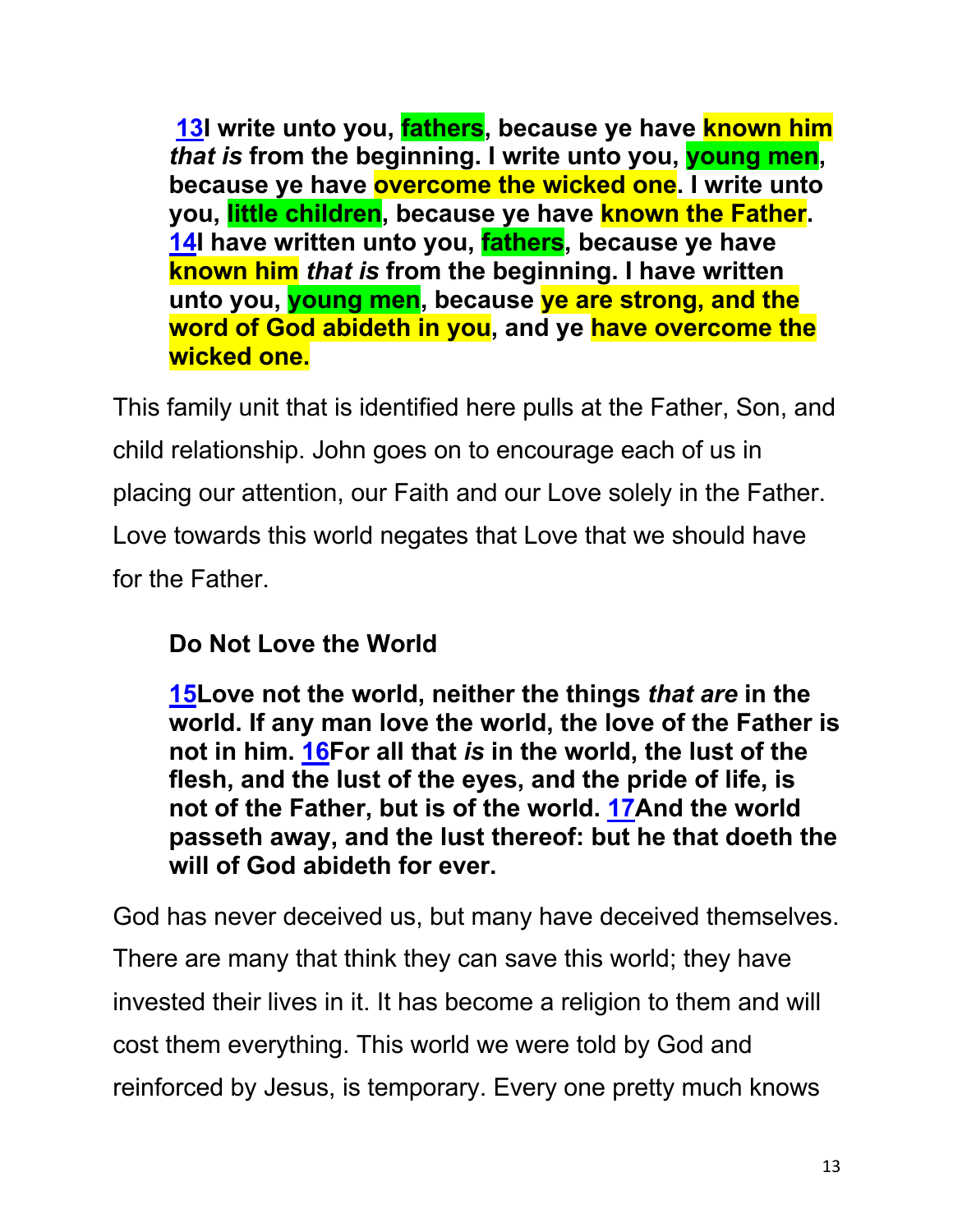life is temporary here on earth, but for some they cannot conceive of life without this world. Satan's goal is to make this world the most important thing along with life in this world. If he can accomplish that then he wins many souls that worship the creation rather than the Creator. With their intentions decided God gave them up to that which they desired over Him.

> *Romans 1: 24Wherefore God also gave them up to uncleanness through the lusts of their own hearts, to dishonour their own bodies between themselves: 25Who changed the truth of God into a lie, and worshipped and served the creature more than the Creator, who is blessed for ever. Amen.*

*26For this cause God gave them up unto vile affections: for even their women did change the natural use into that which is against nature: 27And likewise also the men, leaving the natural use of the woman, burned in their lust one toward another; men with men working that which is unseemly, and receiving in themselves that recompence of their error which was meet.*

*28And even as they did not like to retain God in their knowledge, God gave them over to a reprobate mind, to do those things which are not convenient; 29Being filled with all unrighteousness, fornication, wickedness, covetousness, maliciousness; full of envy, murder, debate, deceit, malignity; whisperers, 30Backbiters, haters of God, despiteful, proud, boasters, inventors of evil things, disobedient to parents, 31Without understanding, covenant breakers, without natural affection, implacable, unmerciful: 32Who knowing the judgment of God, that they which commit such things are worthy of death, not only do the same, but have pleasure in them that do them.*

God will not be mocked!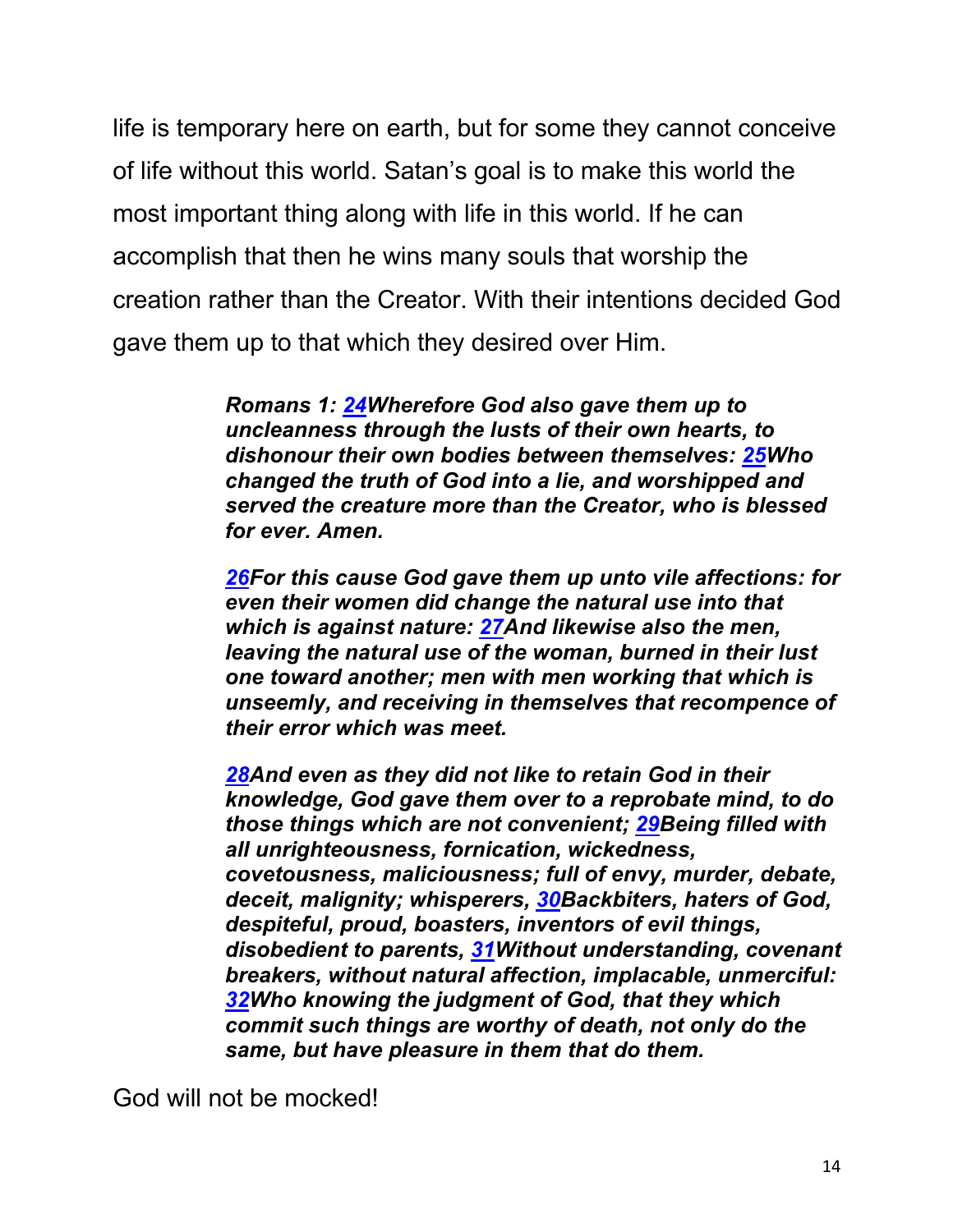## **Beware of Antichrists**

## **18Little children, it is the last time: and as ye have heard that antichrist shall come, even now are there many antichrists; whereby we know that it is the last time.**

The spirit and evil spirit of Satan entered the world at the fall of man at the Garden of Eden. That demonic spirit has filled many over the millennia and continues today; even increasing. It is coming to a crescendo, culminating in the final Anti-Christ and bringing with it the Tribulation and God's Wrath. Even the early Christians believed that the end was near, yet we have waited over 2000 years for God's judgement on this earth.

Most of us in our Bible Study are in our 70's and were born when the miracle of Israel happened. A case can be made that it is this generation that will see the Rapture of the Church and the Wrath of God poured out on this Earth and those who remain.

#### *Luke 21: 32Verily I say unto you, This generation shall not pass away, till all be fulfilled.*

To know what Jesus was alluding to read that entire chapter Luke 21.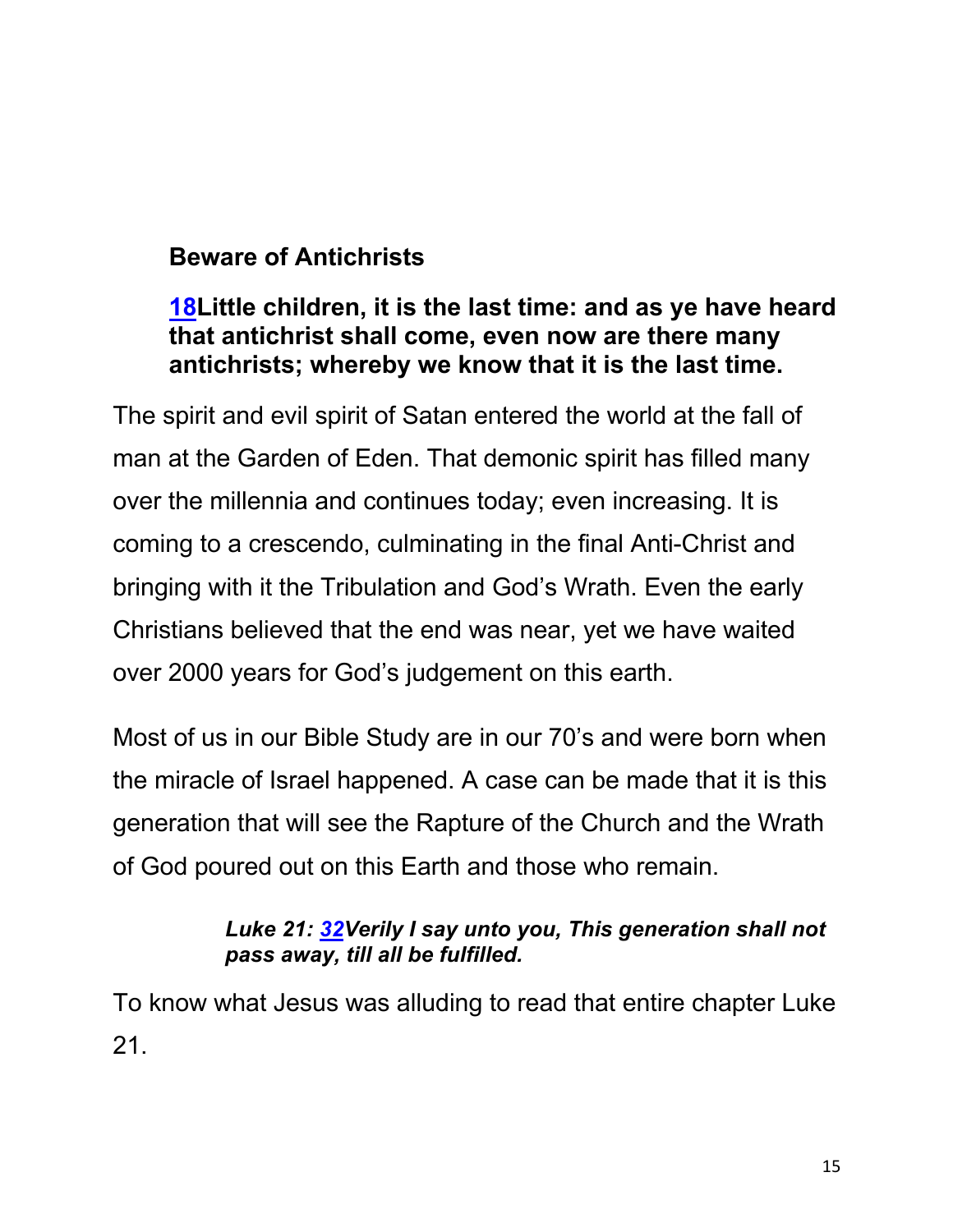# **July 11, 2021**

**19They went out from us, but they were not of us; for if they had been of us, they would** *no doubt* **have continued with us: but** *they went out***, that they might be made manifest that they were not all of us.**

*1 Corinthians 11:19 For there must be also heresies among you, that they which are approved may be made manifest among you.*

*Matthew 7:23 And then will I profess unto them, I never knew you: depart from me, ye that work iniquity.*

God allows anyone to profess that they are believers, but the truth will always come out. In this case John is referencing some who professed Christ that were within their group but in the end, they revealed their lack of faith and left the Body of Christ. The question always is for us; were they ever Born Again to begin with. John's admonition was that they were never true believers just want to be believers and when challenging times beset them, they left.

#### **20But ye have an unction from the Holy One, and ye know all things. 21I have not written unto you because ye know not the truth, but because ye know it, and that no lie is of the truth.**

John draws out his total and complete commitment and belief in Christ as the Messiah and God as the Father. John is encouraging all of us to have that same total commitment to the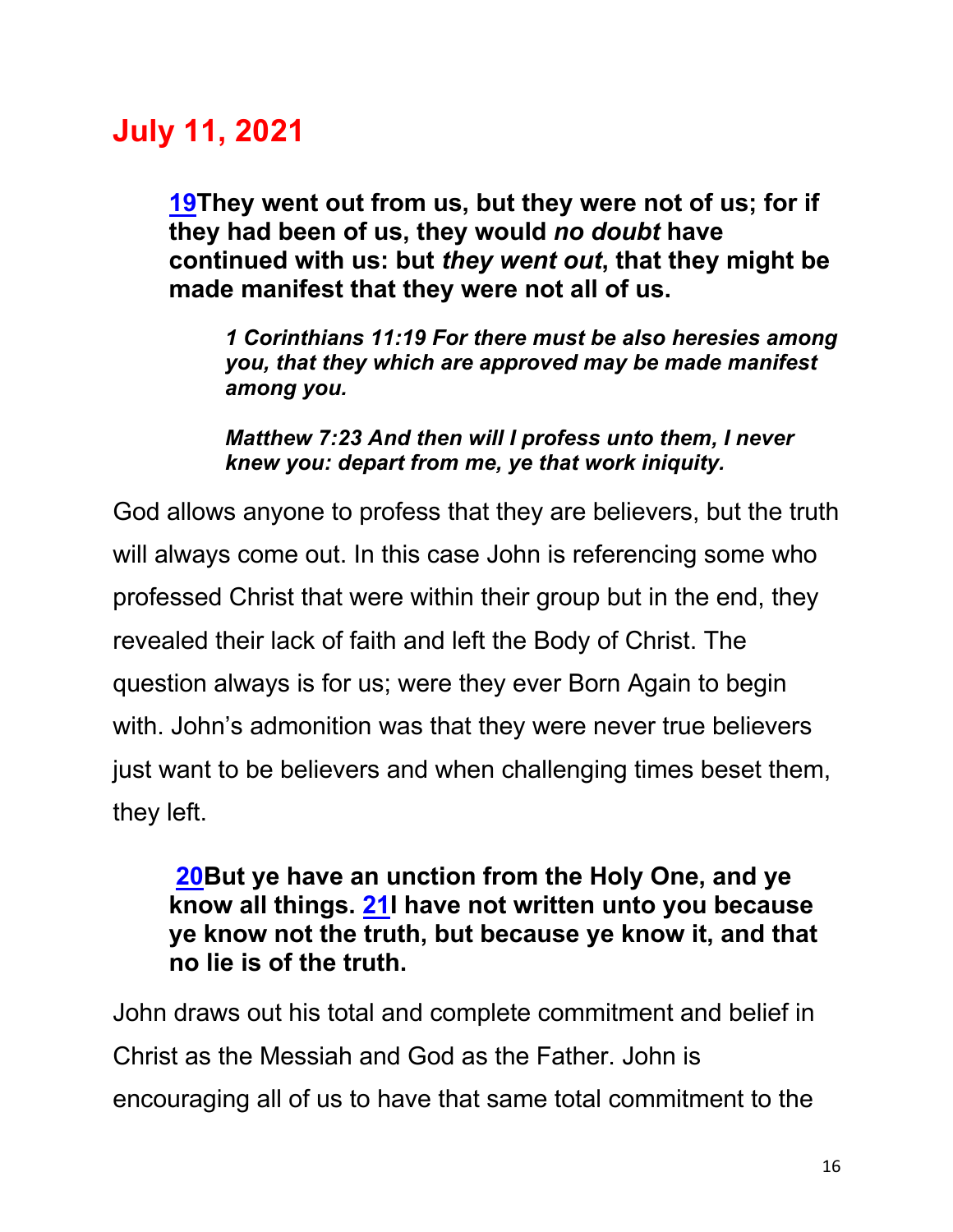TRUTH. The Word is the TRUTH, there is no lie in Christ Jesus or in His Father. Christ always pointed toward the Father in all He did on earth. And God always points to His Son for what He did on this earth. They together with the Holy Spirit are the sum of TRUTH and there is no lie in them individually or collectively.

**22Who is a liar but he that denieth that Jesus is the Christ? He is antichrist, that denieth the Father and the Son. 23Whosoever denieth the Son, the same hath not the Father:** *(but) he that acknowledgeth the Son hath the Father also***. 24Let that therefore abide in you, which ye have heard from the beginning. If that which ye have heard from the beginning shall remain in you, ye also shall continue in the Son, and in the Father.**

There have been ample examples of those who claimed belief but when hard times fell on them, they fell away, revealing that they did not abide in the TRUTH. If you abide in God, He will abide in you and never forsake you. If you are playing games with God, He knows it and you are in grave danger. Abandon love of this world and place your Love, Hope and Trust in the only Trustworthy one, God the Father, God the Son and God the Holy Spirit. Three in One.

## **25And this is the promise that he hath promised us,**  *even* **eternal life.**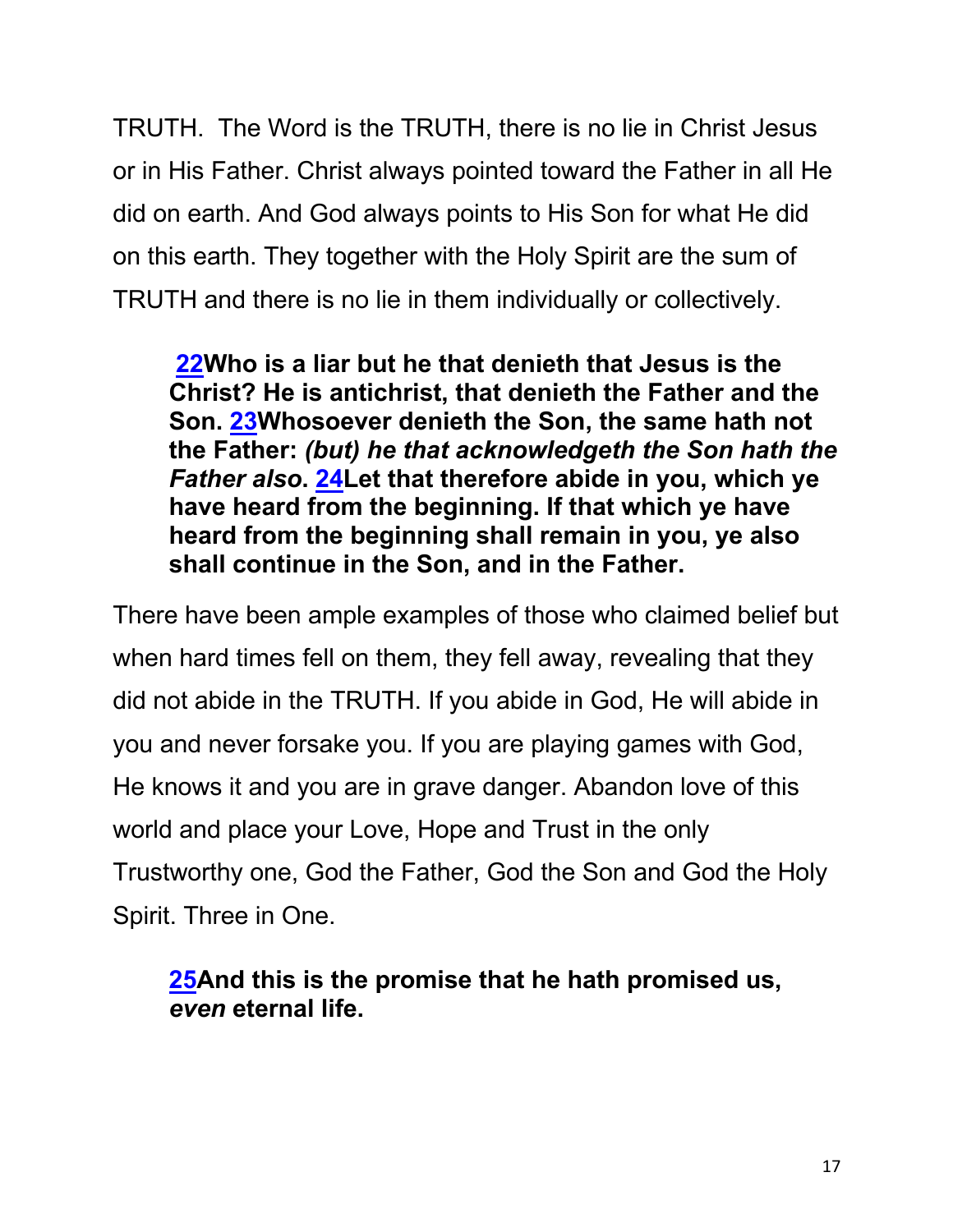God has promised many things if we will Love Him and Abide in Him. The culmination of those promises is eternal Life with Him. No life without him, Know LIFE with HIM.

If you have been seduced by evil spirits in the form of friends and family, or life in general, retreat and find peace and safety in Christ Jesus, the Word the TRUTH. Put on the whole armor of God so that you can deal with those you had to step back from in a Godly way and by your Words and Actions lead them to a saving knowledge of Jesus Christ. Remember our Words and our Actions must be a consistent message of Love and Hope. I talked with a friend not long ago that said he had come to the conclusion that all of his friends that were not true Christians continually pulled him away from Christ with their language, and lifestyles. He made the decision to stop associating with them and he was so happy that he had done that.

**26These** *things* **have I written unto you concerning them that seduce you. 27But the anointing which ye have received of him abideth in you, and ye need not that any man teach you: but as the same anointing teacheth you of all things, and is truth, and is no lie, and even as it hath taught you, ye shall abide in him.**

> *James 4: 7Submit yourselves therefore to God. Resist the devil, and he will flee from you. 8Draw nigh to God, and he will draw nigh to you. Cleanse your hands, ye sinners; and purify your hearts, ye double minded. 9Be afflicted, and mourn, and weep: let your laughter be turned to mourning,*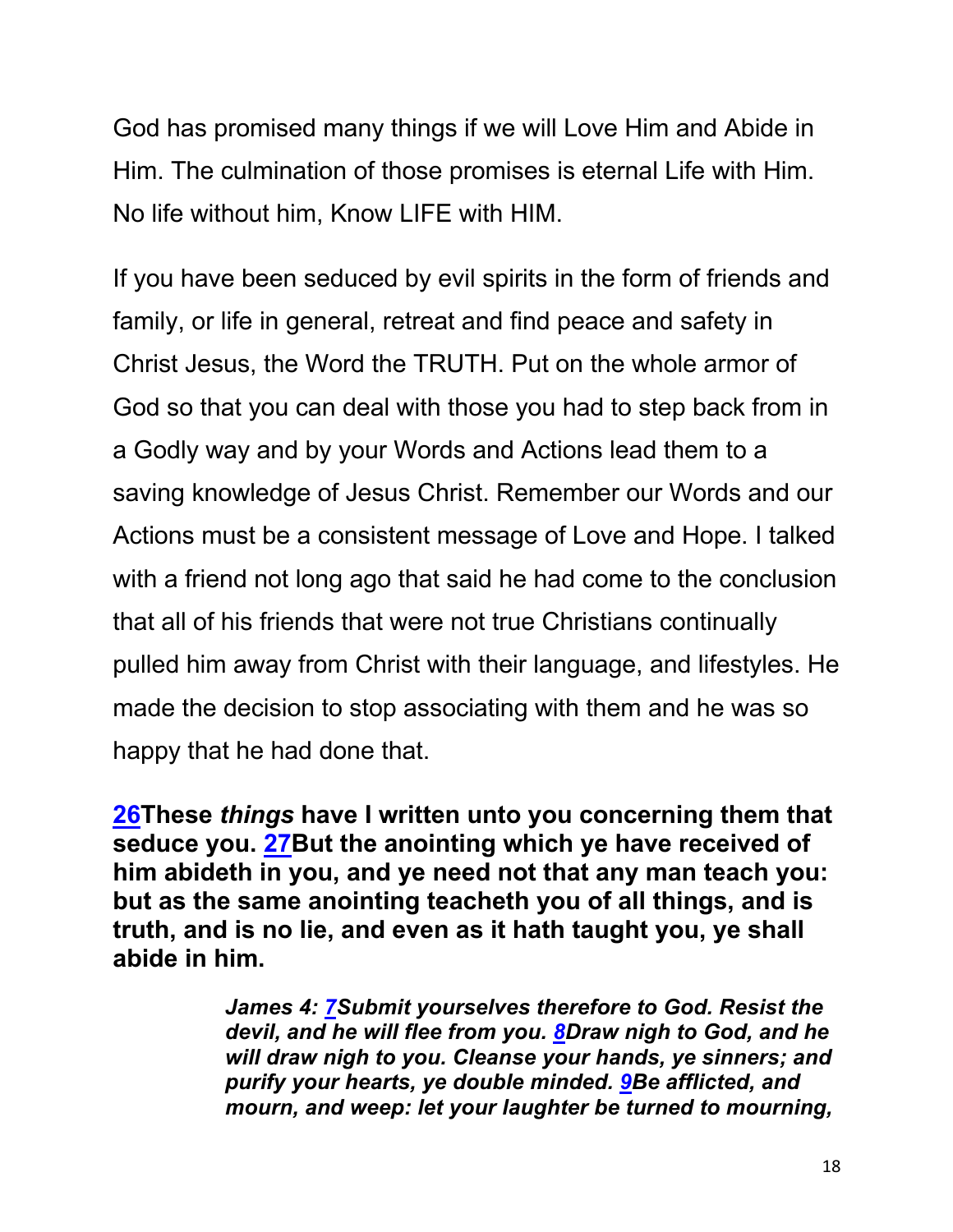*and your joy to heaviness. 10Humble yourselves in the sight of the Lord, and he shall lift you up.*

**Continue in Him**

**28And now, little children, abide in him; that, when he shall appear, we may have confidence, and not be ashamed before him at his coming. 29If ye know that he is righteous, ye know that every one that doeth righteousness is born of him.**

Being Born Again, was in fact the easy part of Kingdom living while here. God wants us to live as if we were already in His presence in Heaven, living without sin. The problem is Satan is the ruler of this world and has the ability through our flesh to continue to pester us. Actually, not even Satan, he was responsible for the evil that enter this domain and that we all partook of before finding Christ. Now that lingering legacy in our flesh continues to haunt us beckoning us back to that dark domain every day. Question is do we let it or do we stand with Christ, through Christ and by Christ?

The question John asks is will WE be ashamed at His coming, not of Him but of ourselves and the way we have behaved after we were Saved. Anyone in here not ashamed of your life after being Saved. I know I am ashamed. But there is always hope, always the next challenge that comes to us, can we be victorious, or will we fall again?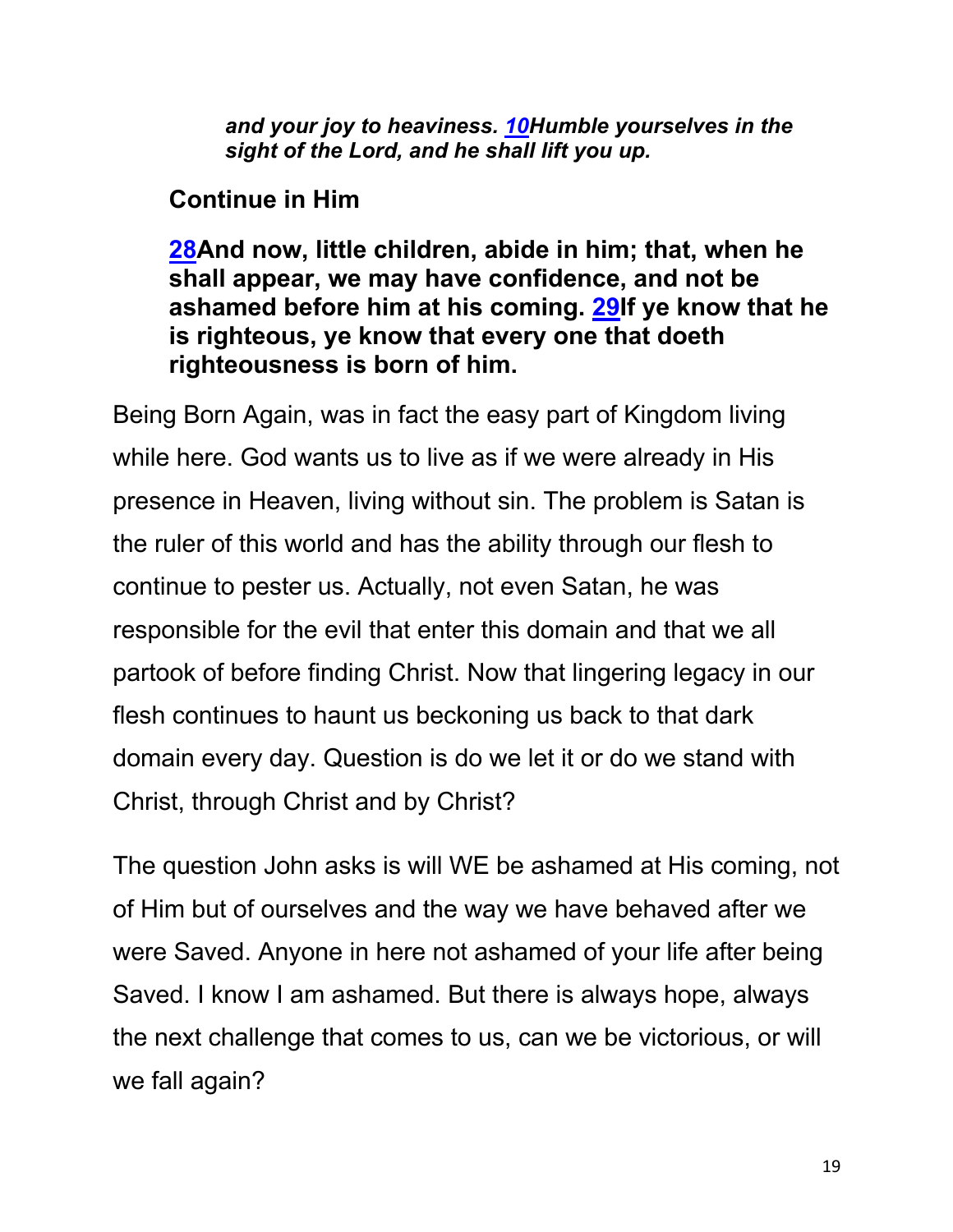Salvation is so easy like learning your ABC's.

A: Acknowledge that we are sinners,

*Romans 3:10As it is written, There is none righteous, no, not one:*

*Romans 10:13For whosoever shall call upon the name of the Lord shall be saved.*

B: Believe in Jesus Christ as our Lord and Savior

*John 3:16 16For God so loved the world, that he gave his only begotten Son, that whosoever believeth in him should not perish, but have everlasting life.* 

*John 1:12But as many as received him, to them gave he power to become the sons of God, even to them that believe on his name:* 

C: Confess our sins and confess Jesus before the world.

*Romans 10: 9That if thou shalt confess with thy mouth the Lord Jesus, and shalt believe in thine heart that God hath raised him from the dead, thou shalt be saved. 10For with the heart man believeth unto righteousness; and with the mouth confession is made unto salvation.* 

It is through that relationship with our Lord and Master that

Righteousness is born in us and grows in us as we walk in

obedience to the One who died on the Cross for us.

It is the walk that is the challenge, not so challenging that we lose our salvation but we are in jeopardy of being ashamed at Jesus'